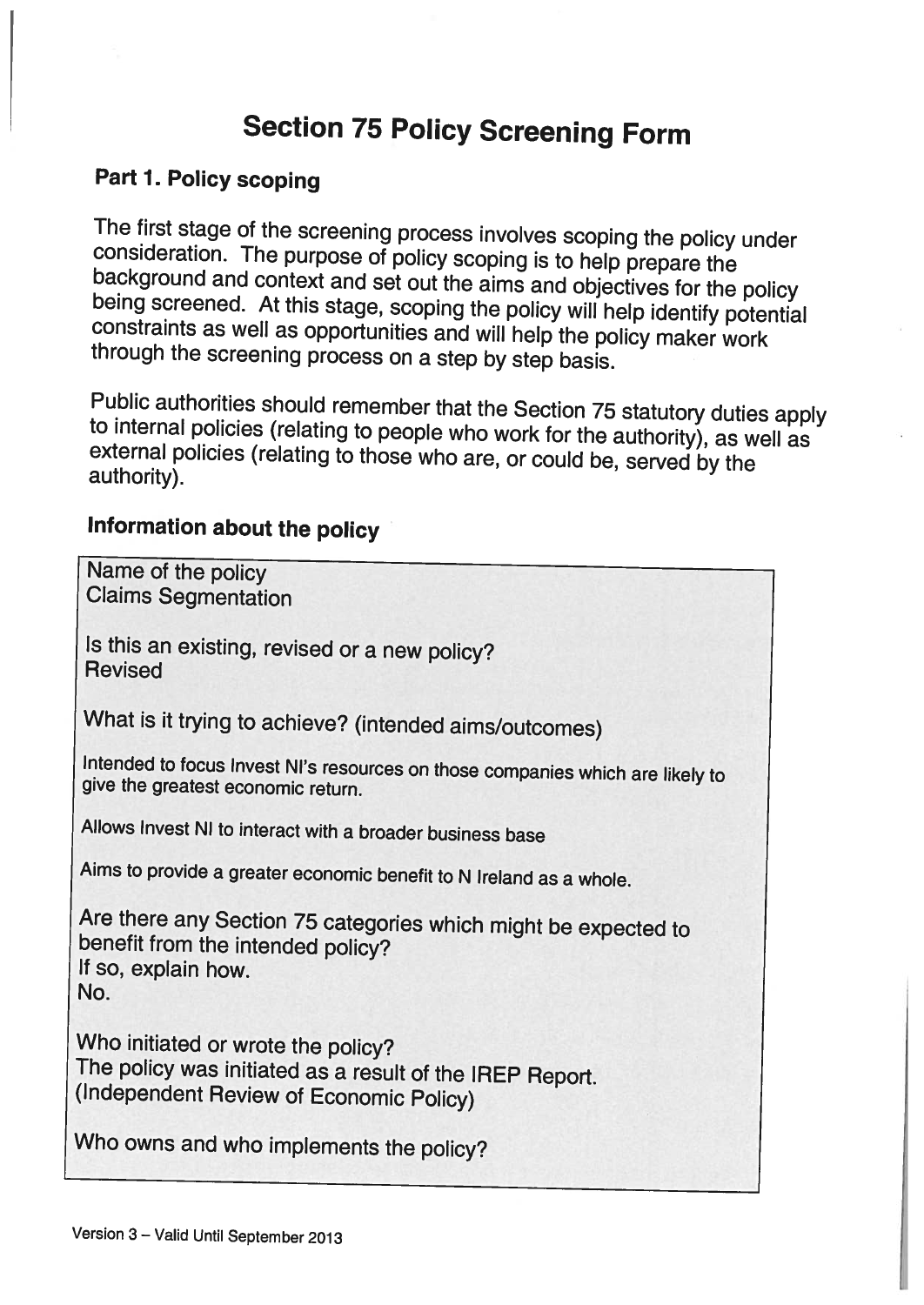Invest NI Executive Leadership Team

Implementation factors

Are there any factors which could contribute to/detract from the intended aim/outcome of the policy/decision?

None anticipated

If yes, are they

**Financial** 

Legislative: Future EU legislation may impact on the policy

other, <sup>p</sup>lease specify

### Main stakeholders affected

Who are the internal and external stakeholders (actual or potential) that the policy will impact upon?

staff

service users

other public sector organisations

voluntary/community/trade unions

other, <sup>p</sup>lease specify

# Other policies with <sup>a</sup> bearing on this policy

• what are they?

Current Invest NI programmes of support will be affected by this policy.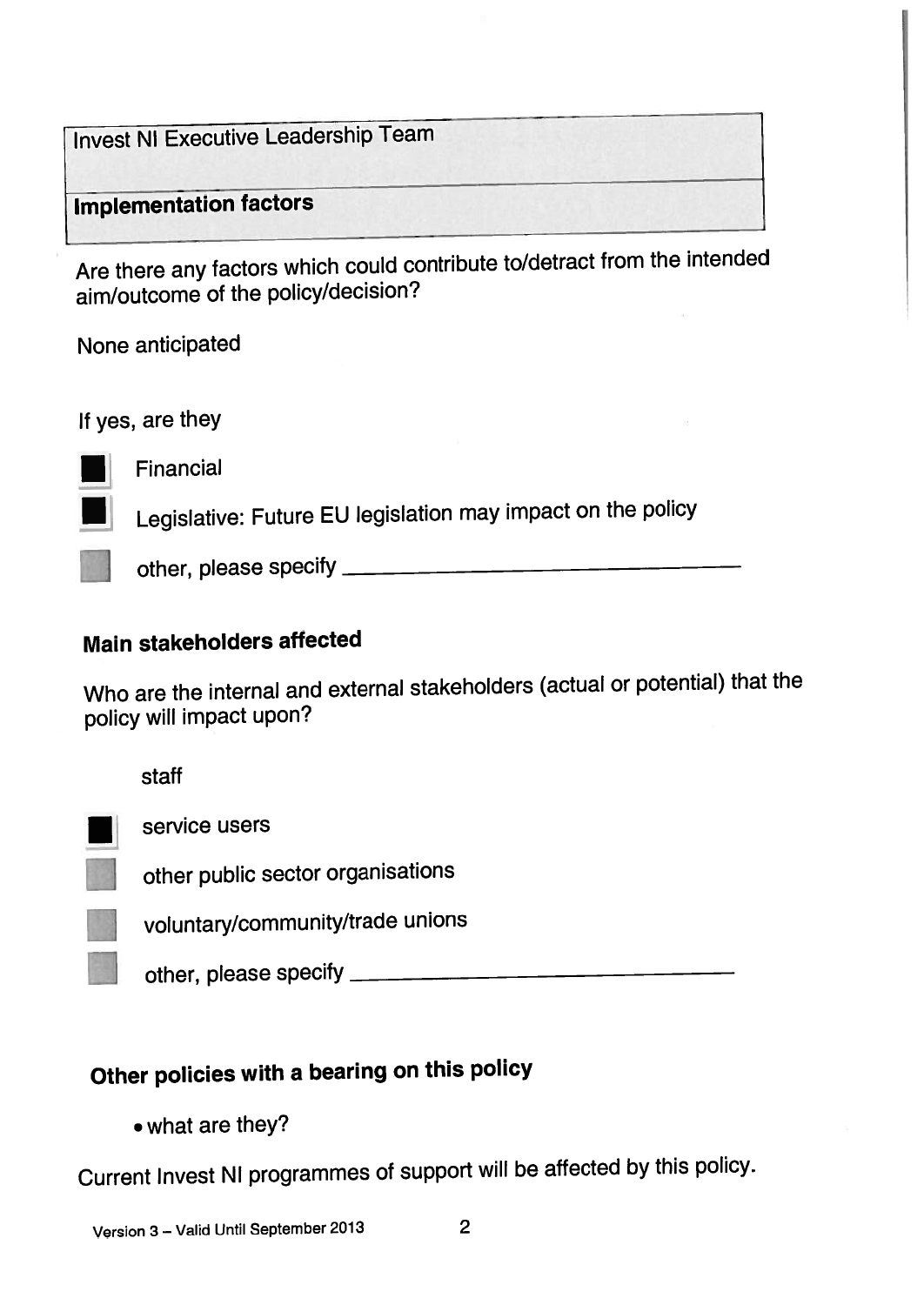### . who owns them? Invest NI Executive Leadership team

### Available evidence

Evidence to help inform the screening process may take many forms. Public authorities should ensure that their screening decision is informed by relevant data.

What evidence/information (both qualitative and quantitative) have you gathered to inform this policy? Specify details for each of the Section 75 categories.

| <b>Section 75</b><br>category | <b>Details of evidence/information</b>                                                                                                                                            |  |
|-------------------------------|-----------------------------------------------------------------------------------------------------------------------------------------------------------------------------------|--|
| <b>ALL</b>                    | The recommendations of the IREP report relating to Invest NI's<br>need to cater to a wider business base has informed this policy<br>and is the basis of this screening decision. |  |

## Needs, experiences and priorities

Taking into account the information referred to above, what are the different needs, experiences and priorities of each of the following categories, in relation to the particular policy/decision? Specify details for each o

| <b>Section 75</b><br>category | <b>Details of needs/experiences/priorities</b> |  |
|-------------------------------|------------------------------------------------|--|
| Religious<br>belief           | <b>None</b>                                    |  |
| <b>Political</b>              | <b>None</b>                                    |  |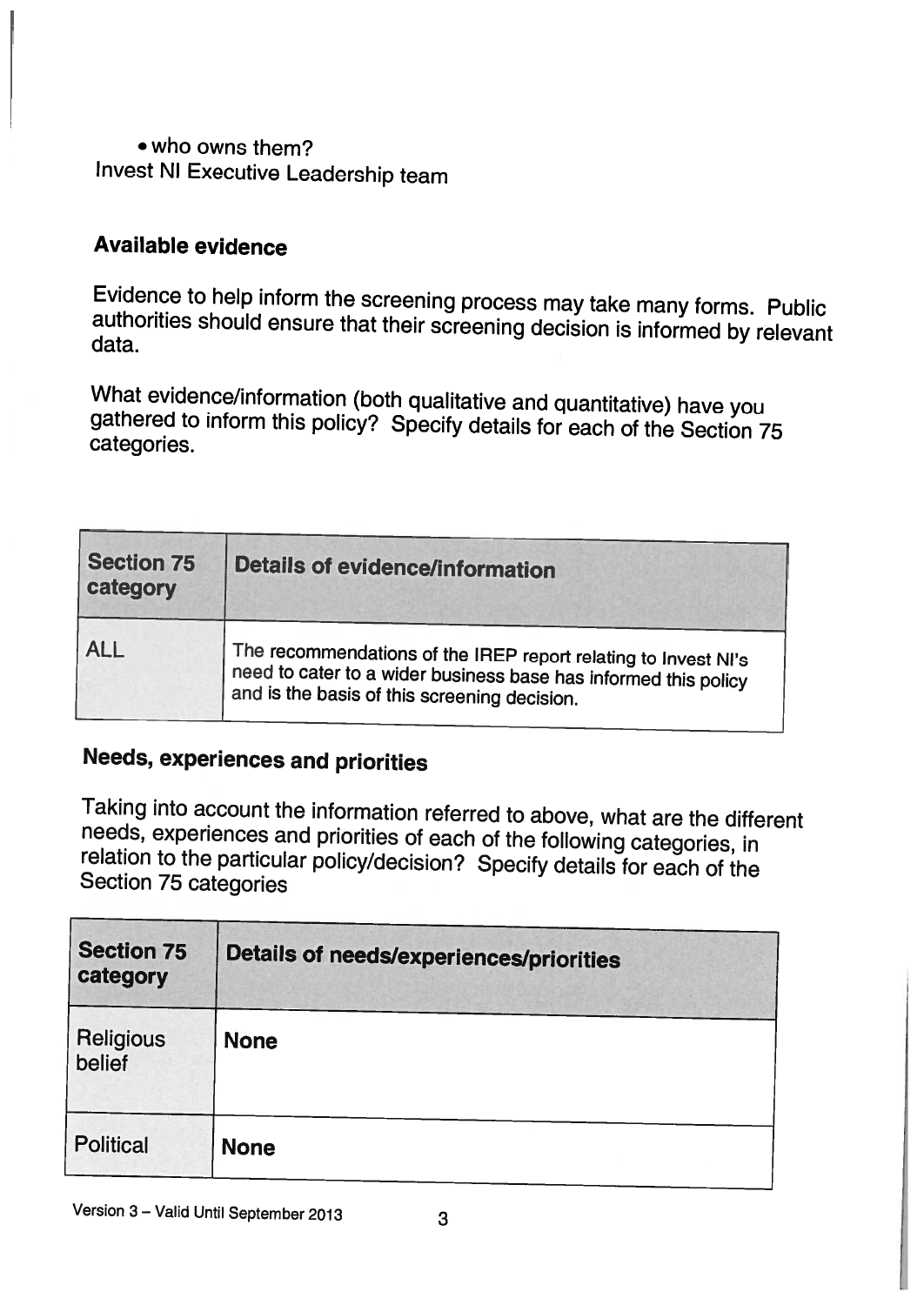| opinion                       |                   |
|-------------------------------|-------------------|
| <b>Racial group</b>           | <b>None</b>       |
| Age                           | <b>None</b>       |
| <b>Marital status</b>         | ÷.<br><b>None</b> |
| Sexual<br>orientation         | <b>None</b><br>S. |
| Men and<br>women<br>generally | <b>None</b>       |
| <b>Disability</b>             | <b>None</b>       |
| <b>Dependants</b>             | <b>None</b>       |

## Part 2. Screening questions

#### Introduction

In making <sup>a</sup> decision as to whether or not there is <sup>a</sup> need to carry out an equality impact assessment, the public authority should consider its answers to the questions 1-4 which are <sup>g</sup>iven on pages 66-68 of this Guide.

If the public authority's conclusion is **none** in respect of all of the Section 75 equality of opportunity and/or goo<sup>d</sup> relations categories, then the public authority may decide to screen the policy out. If <sup>a</sup> policy is 'screened out' as having no relevance to equality of opportunity or goo<sup>d</sup> relations, <sup>a</sup> public authority should <sup>g</sup>ive details of the reasons for the decision taken.

If the public authority's conclusion is **major** in respect of one or more of the Section 75 equality of opportunity and/or good relations categories, then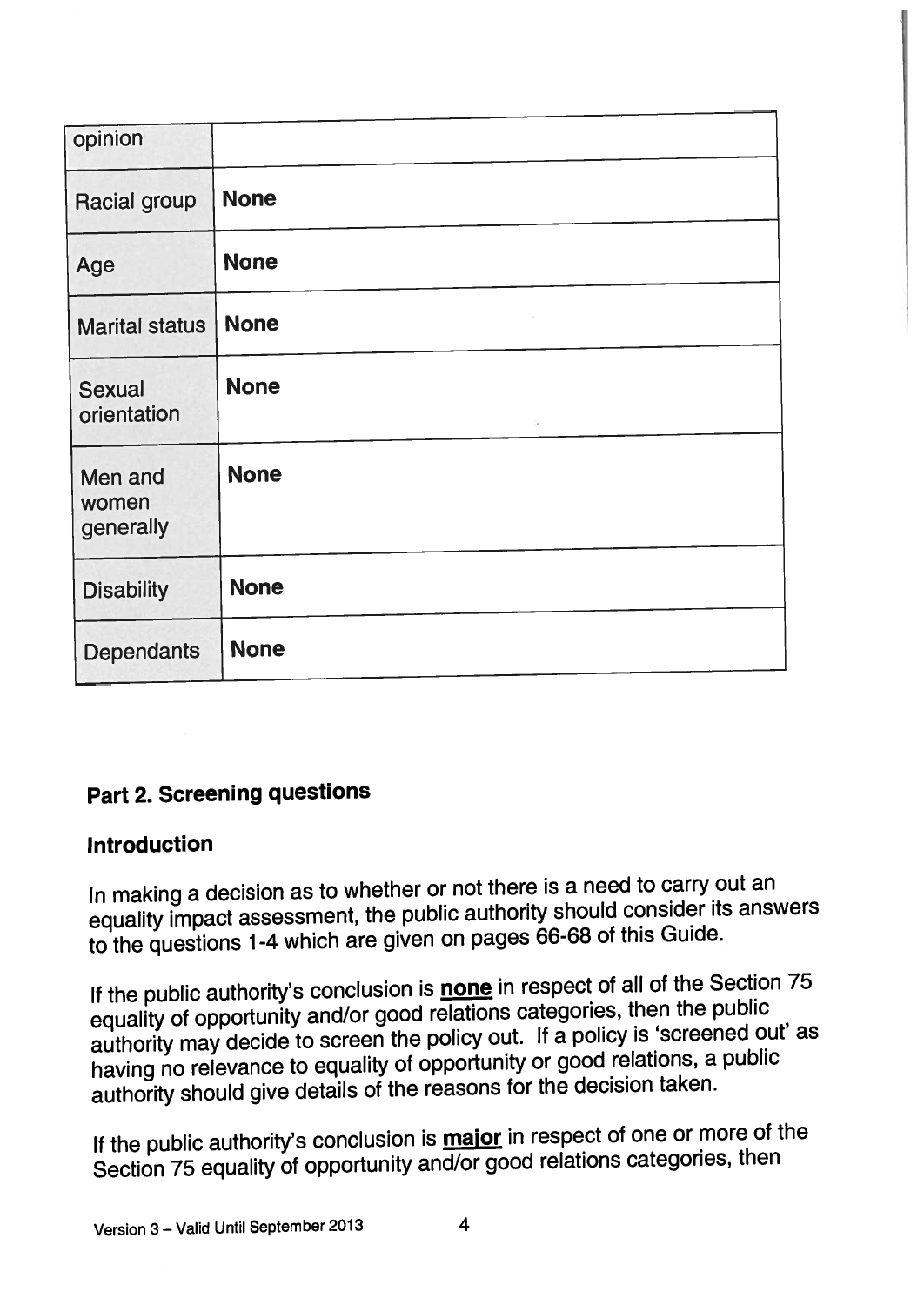consideration should be <sup>g</sup>iven to subjecting the policy to the equality impact assessment procedure.

If the public authority's conclusion is **minor** in respect of one or more of the Section 75 equality categories and/or good relations categories, then consideration should still be given to proceeding with an equality impa

- measures to mitigate the adverse impact; or
- the introduction of an alternative policy to better promote equality of opportunity and/or good relations.

### In favour of <sup>a</sup> 'major' impact

- 
- a) The policy is significant in terms of its strategic importance;<br>b) Potential equality impacts are unknown, because, for example, there is insufficient data upon which to make an assessment or because they are complex, and it would be appropriate to conduct an equality impact assessment in order to better assess them:
- c) Potential equality and/or good relations impacts are likely to be adverse or are likely to be experienced disproportionately by groups of people including those who are marginalised or disadvantaged;
- d) Further assessment offers a valuable way to examine the evidence and Further assessment offers a valuable way to examine the evidence and<br>develop recommendations in respect of a policy about which there are concerns amongst affected individuals and representative groups, for example in respect of multiple identities;
- e) The policy is likely to be challenged by way of judicial review;
- f) The policy is significant in terms of expenditure.

## In favour of 'minor' impact

- a) The policy is not unlawfully discriminatory and any residual potential impacts on people are judged to be negligible;
- b) The policy, or certain proposals within it, are potentially unlawfully discriminatory, but this possibility can readily and easily be eliminated by making appropriate changes to the policy or by adopting appropriate mit
- c) Any asymmetrical equality impacts caused by the policy are intentional because they are specifically designed to promote equality of opportunity for particular groups of disadvantaged people;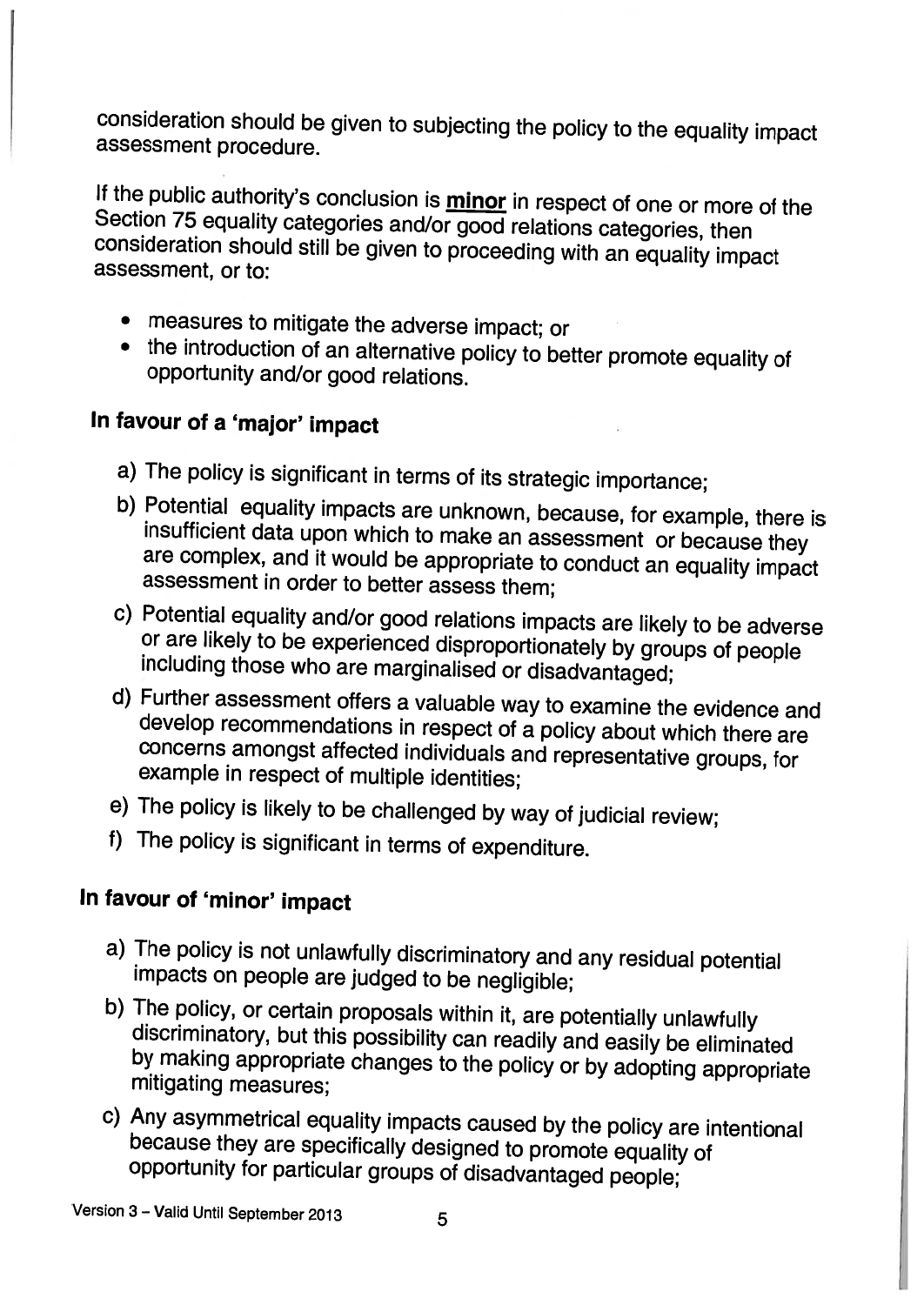d) By amending the policy there are better opportunities to better promote equality of opportunity and/or goo<sup>d</sup> relations.

#### In favour of none

- a) The policy has no relevance to equality of opportunity or goo<sup>d</sup> relations.
- b) The policy is purely technical in nature and will have no bearing in terms of its likely impact on equality of opportunity or goo<sup>d</sup> relations for people within the equality and goo<sup>d</sup> relations categories.

Taking into account the evidence presented above, consider and comment on the likely impact on equality of opportunity and goo<sup>d</sup> relations for those affected by this policy, in any way, for each of the equality and goo<sup>d</sup> relations categories, by applying the screening questions <sup>g</sup>iven overleaf and indicate the level of impact on the group i.e. minor, major or none.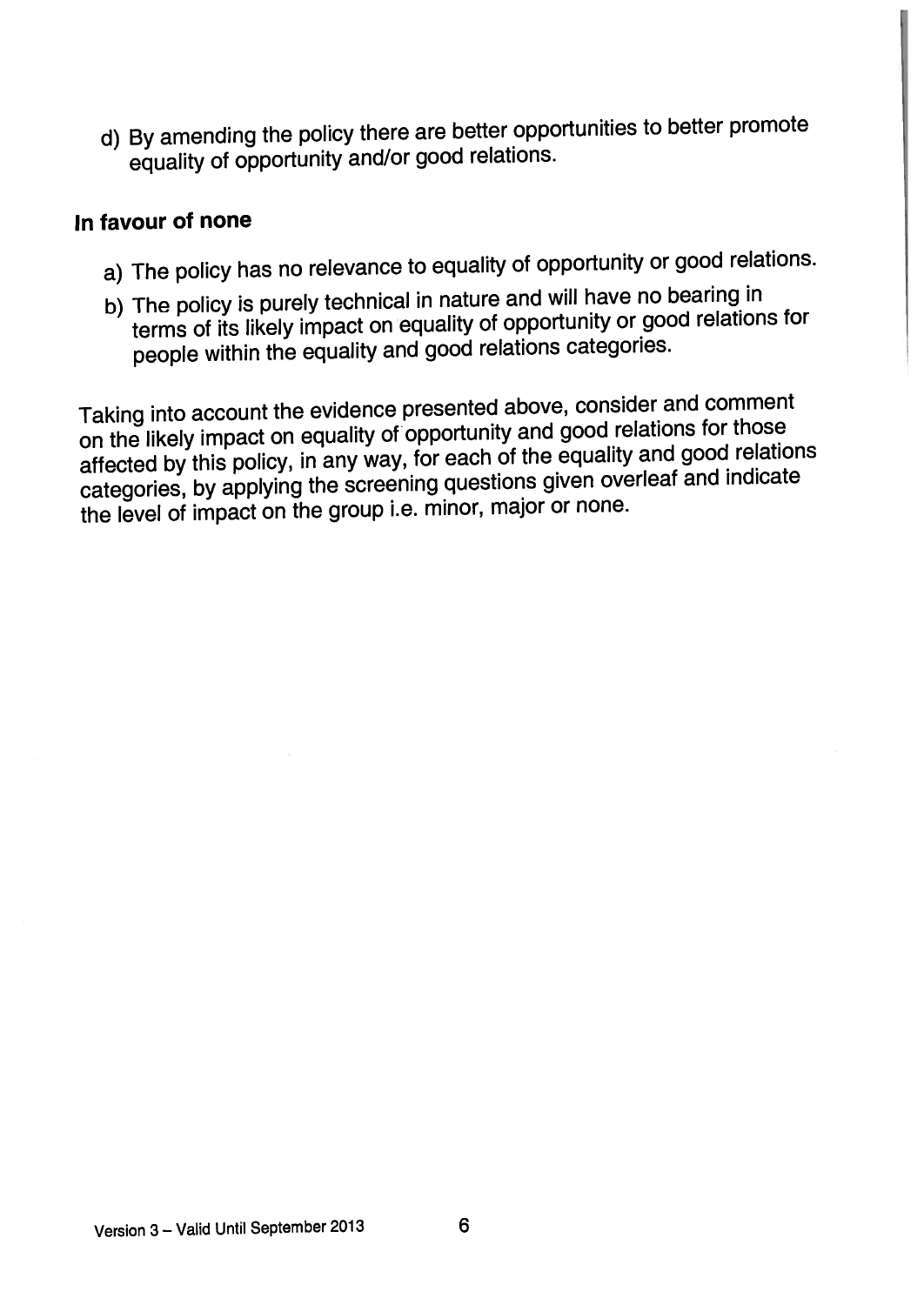# Screening questions

| What is the likely impact on equality of opportunity for those affected<br>by this policy, for each of the Section 75 equality categories?<br>minor/major/none |                          |                                      |
|----------------------------------------------------------------------------------------------------------------------------------------------------------------|--------------------------|--------------------------------------|
| Section 75<br>category                                                                                                                                         | Details of policy impact | Level of impact?<br>minor/major/none |
| <b>ALL</b>                                                                                                                                                     |                          | <b>None</b>                          |

| 3 To what extent is the policy likely to impact on good relations between<br>people of different religious belief, political opinion or racial group?<br>minor/major/none |                          |                                     |
|---------------------------------------------------------------------------------------------------------------------------------------------------------------------------|--------------------------|-------------------------------------|
| Good<br>relations<br>category                                                                                                                                             | Details of policy impact | Level of impact<br>minor/major/none |
| <b>Religious</b><br>belief                                                                                                                                                |                          | <b>None</b>                         |
| <b>Political</b><br>opinion                                                                                                                                               |                          | <b>None</b>                         |
| Racial<br>group                                                                                                                                                           |                          | <b>None</b>                         |

| 4 Are there opportunities to better promote good relations between<br>people of different religious belief, political opinion or racial group? |                         |                        |  |
|------------------------------------------------------------------------------------------------------------------------------------------------|-------------------------|------------------------|--|
| Good<br>relations<br>category                                                                                                                  | If Yes, provide details | If No, provide reasons |  |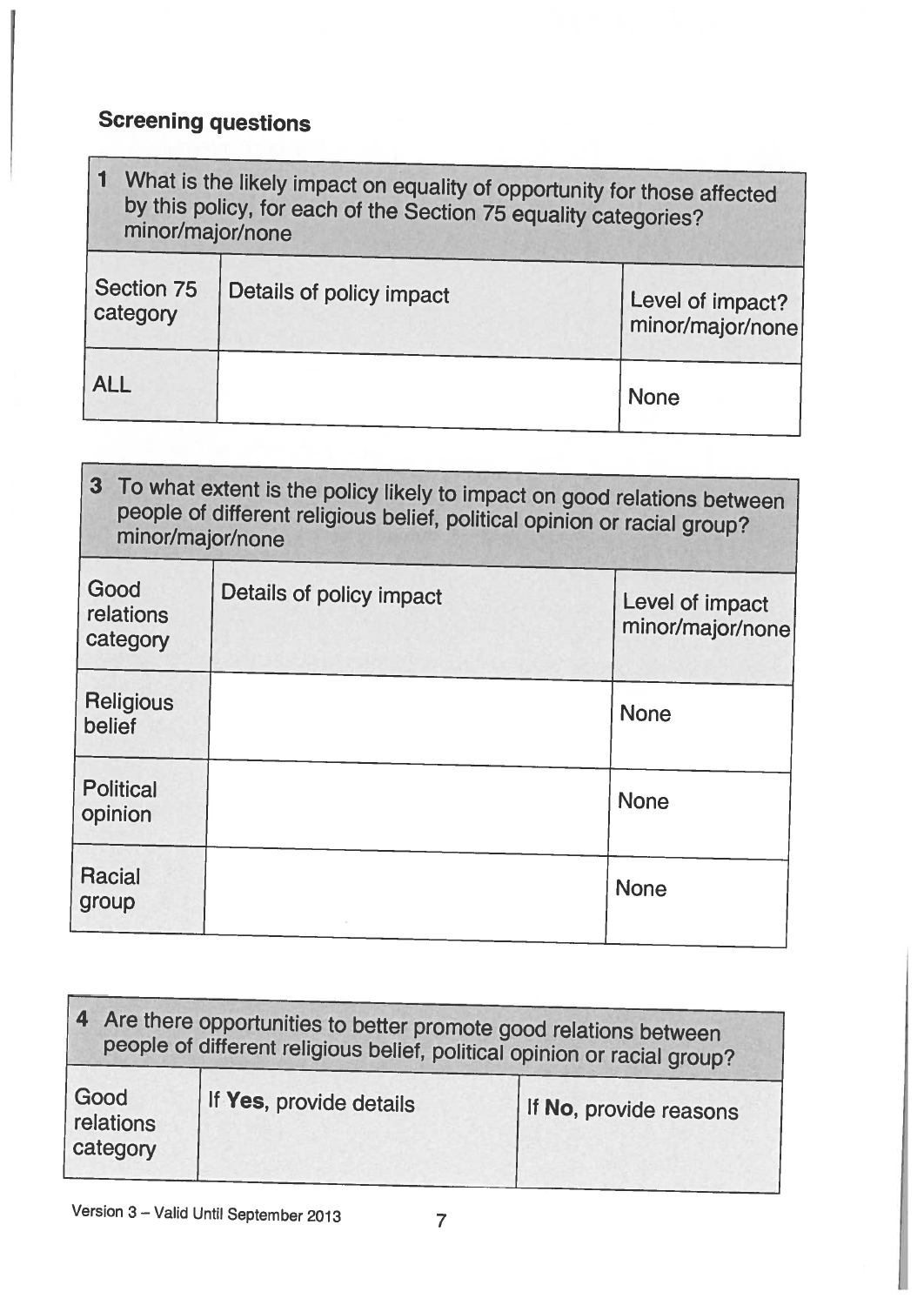| <b>Religious</b><br>belief  | None, this is an internal<br>policy affecting all claims<br>from eligible companies             |
|-----------------------------|-------------------------------------------------------------------------------------------------|
|                             | equally.                                                                                        |
| <b>Political</b><br>opinion | None, this is an internal<br>policy affecting all claims<br>from eligible companies<br>equally. |
| Racial<br>group             | None, this is an internal<br>policy affecting all claims<br>from eligible companies<br>equally. |

### Additional considerations

#### Multiple identity

Generally speaking, people can fall into more than one Section <sup>75</sup> category. Taking this into consideration, are there any potential impacts of the policy/decision on people with multiple identities? (For example; disabled minority ethnic people; disabled women; young Protestant men; and young lesbians, gay and bisexual people).

Provide details of data on the impact of the policy on people with multiple identities. Specify relevant Section <sup>75</sup> categories concerned.

None

## Part 3. Screening decision

If the decision is not to conduct an equality impact assessment, <sup>p</sup>lease provide details of the reasons.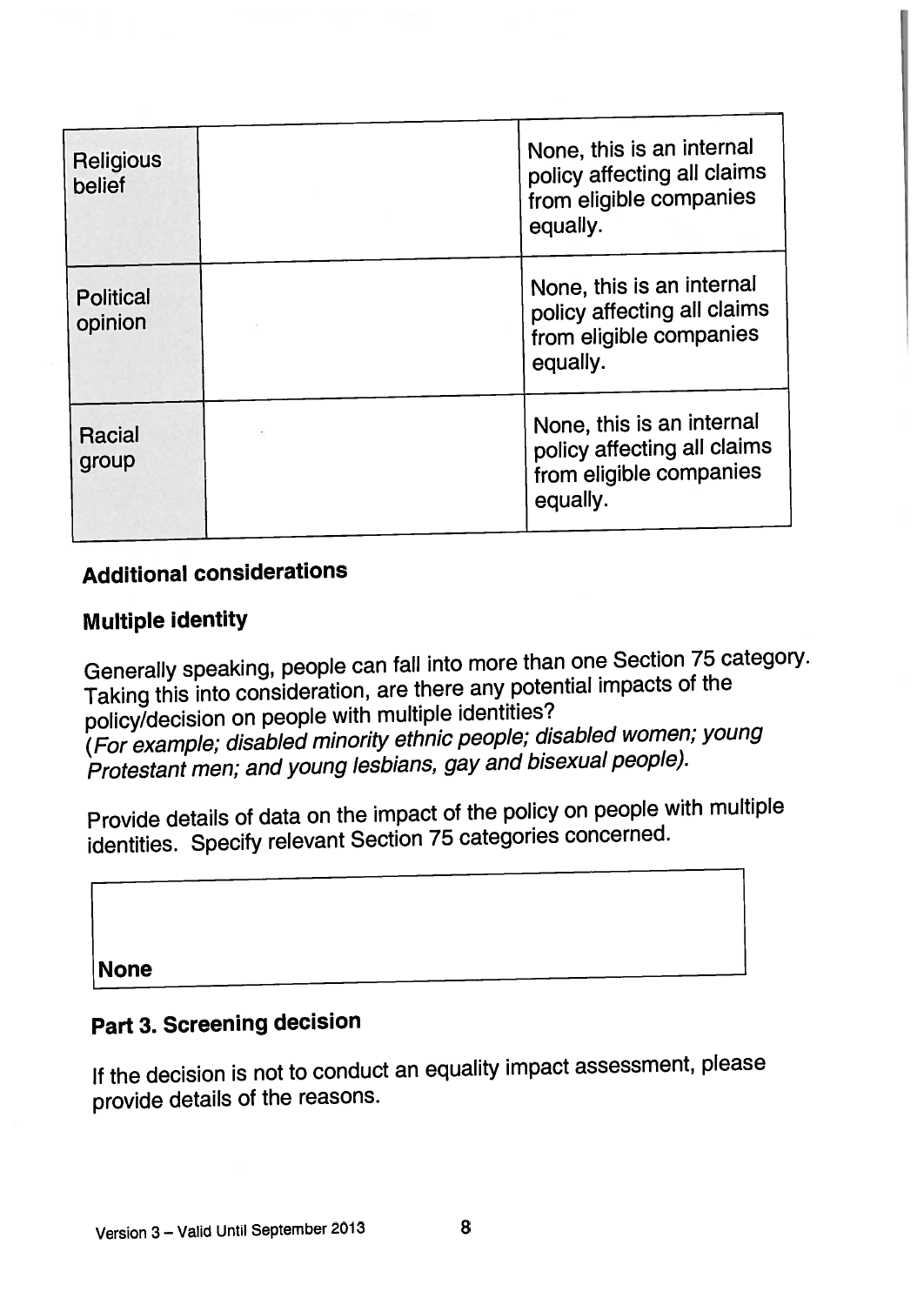No EQIA is felt necessary at this time.

If the decision is not to conduct an equality impact assessment the public authority should consider if the policy should be mitigated or an alternative policy be introduced.

If the decision is to subject the policy to an equality impact assessment, <sup>p</sup>lease provide details of the reasons.

All public authorities' equality schemes must state the authority's<br>arrangements for assessing and consulting on the likely impact of policies<br>adopted or proposed to be adopted by the authority on the promotion of<br>equality

#### Mitigation

When the public authority concludes that the likely impact is 'minor' and an equality impact assessment is not to be conducted, the public authority may consider mitigation to lessen the severity of any equality impact, or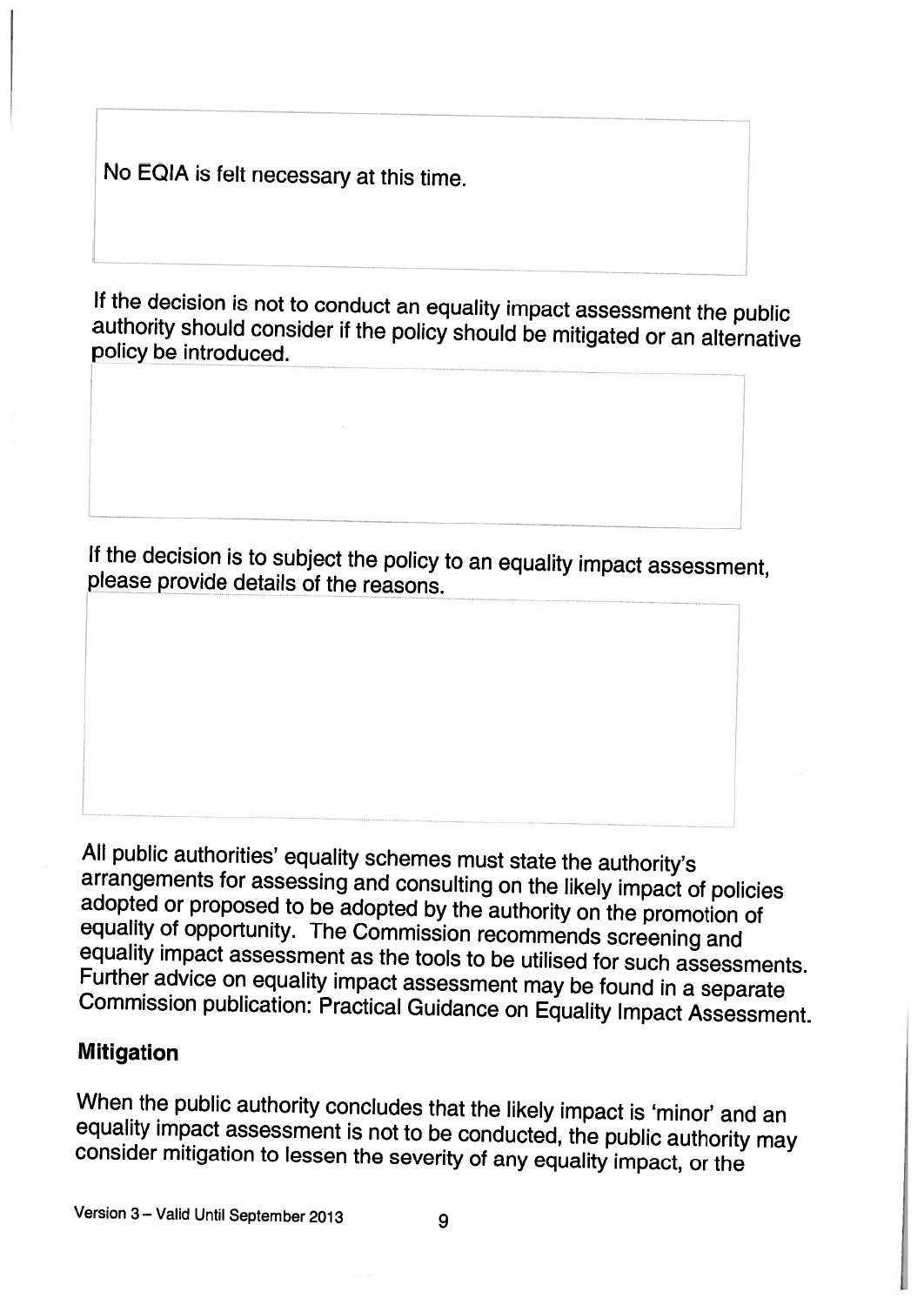introduction of an alternative policy to better promote equality of opportunity or goo<sup>d</sup> relations.

Can the policy/decision be amended or changed or an alternative policy introduced to better promote equality of opportunity and/or goo<sup>d</sup> relations?

If so, give the reasons to support your decision, together with the proposed changes/amendments or alternative policy.



## Timetabling and prioritising

Factors to be considered in timetabling and prioritising policies for equality impact assessment.

If the policy has been 'screened in' for equality impact assessment, then <sup>p</sup>lease answer the following questions to determine its priority for timetabling the equality impact assessment.

On <sup>a</sup> scale of 1-3, with <sup>1</sup> being the lowest priority and <sup>3</sup> being the highest, assess the policy in terms of its priority for equality impact assessment.

| <b>Priority criterion</b>                            | <b>Rating</b><br>$(1-3)$ |
|------------------------------------------------------|--------------------------|
| Effect on equality of opportunity and good relations |                          |
| Social need                                          |                          |
| Effect on people's daily lives                       |                          |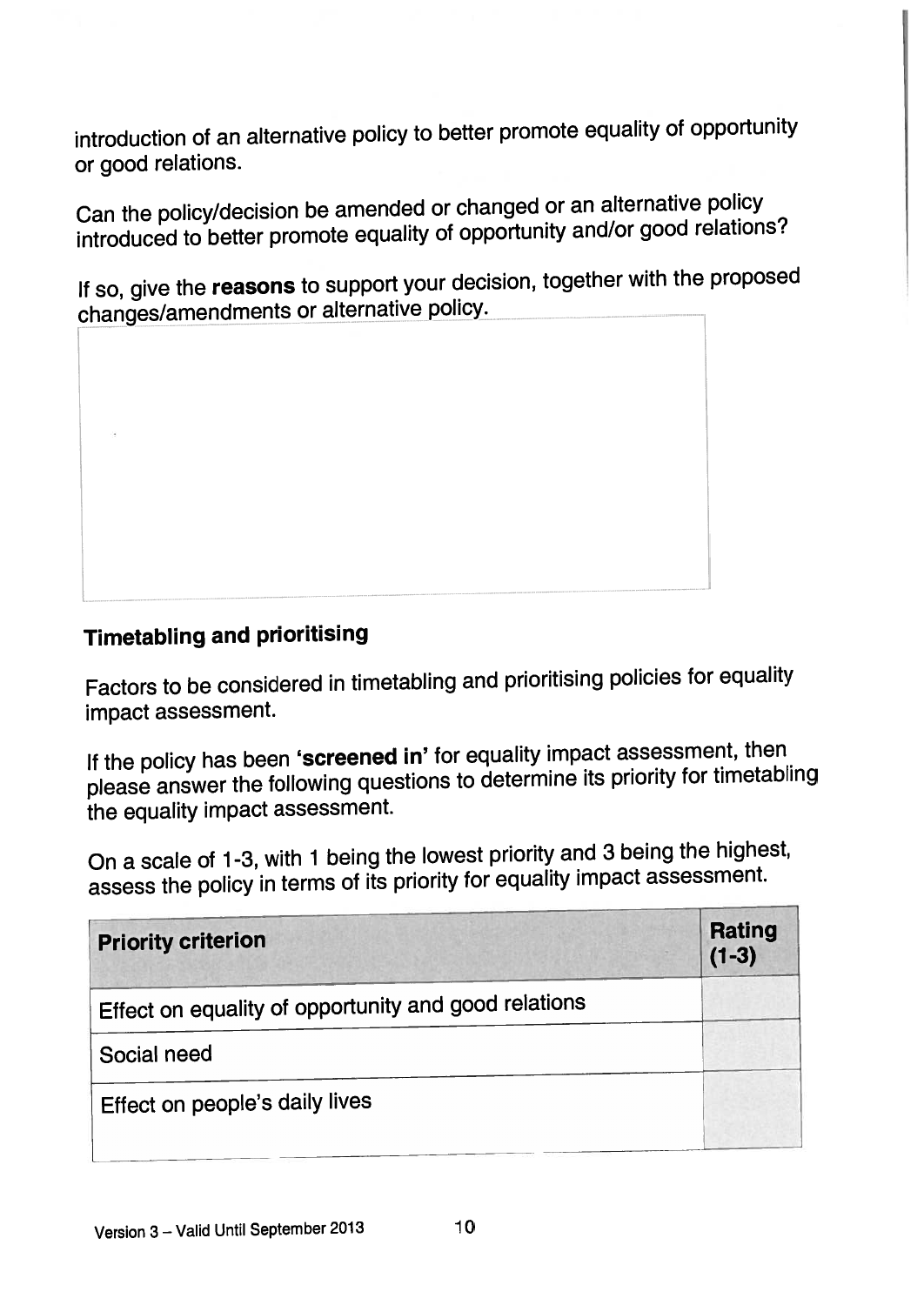# Relevance to a public authority's functions

Note: The Total Rating Score should be used to prioritise the policy in rank<br>order with other policies screened in for equality impact assessment. This list<br>of priorities will assist the public authority in timetabling. De

Is the policy affected by timetables established by other relevant public authorities?

If yes, <sup>p</sup>lease provide details